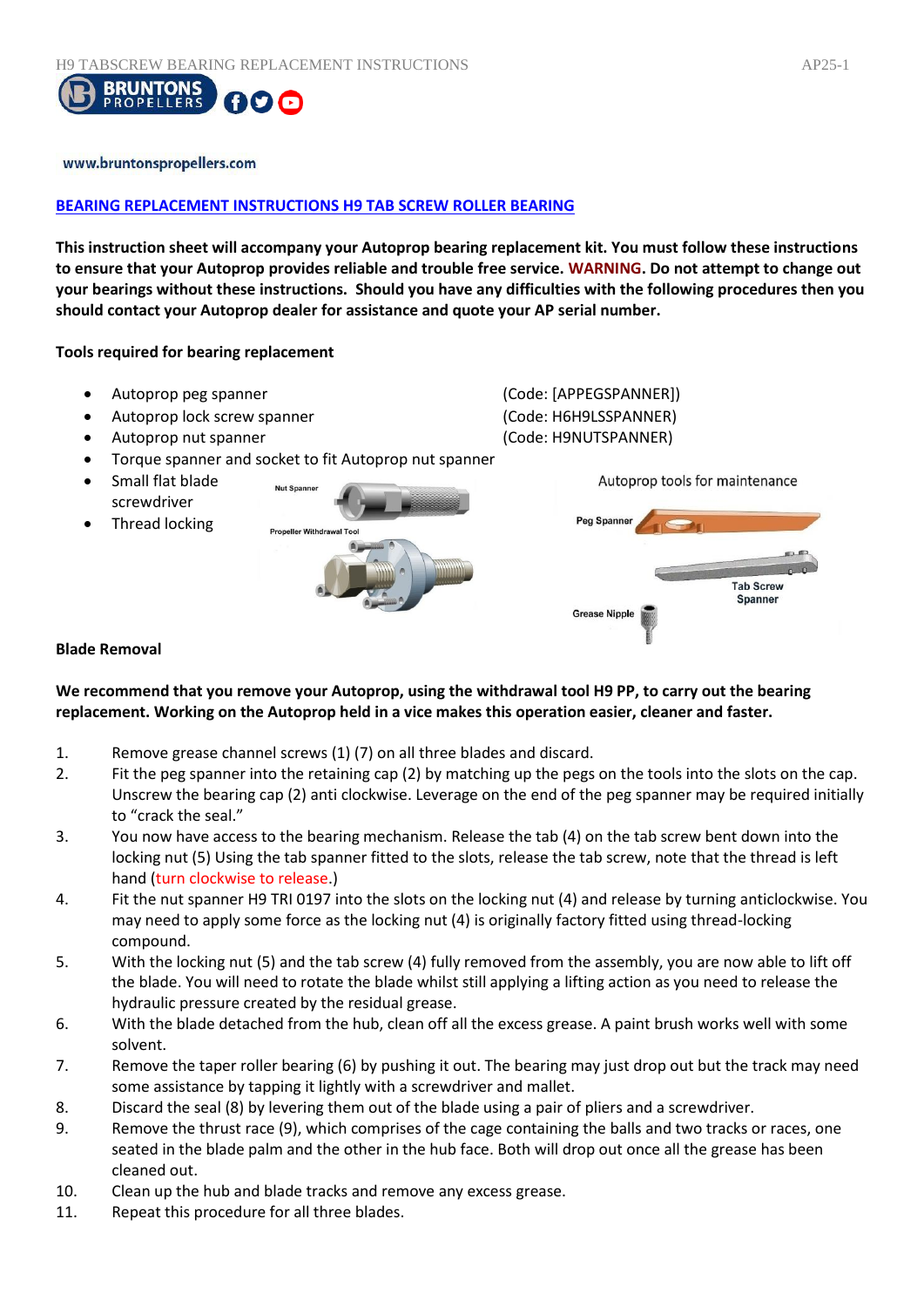# **Blade Assembly**

**Lay out all component parts required for assembly and check against parts list. Make sure that they are all clean and that no foreign bodies fall into the assembly whilst fitting the new parts.** 

- 1 Clean the hub and blades thoroughly, ensure the grease holes (7) in the blades are clear. Ensure the base faces of the seal grooves in the hub are clean, this is the seal location face and must be thoroughly clean and damage free.
- 2 Fit the outer half of the taper roller bearing (6) into the blades; check it fits all the way to the bottom of the bearing bore and that the large end of the taper is facing upwards.
- 3 First start fitting the seal (8) by hand pressing into the blade, when you can't press it any further place the blade on the edge of your work bench with the seal facing upwards and lightly begin to tap the seal into the blade, using the mallet. Rotate the blade about the bore centre and continue tapping the seal until it is fully fitted into the blade. The seal should sit flush and there should not be any deviations to the lip (no wrinkles.) Discard the seal should any damage occur.
- 4 The thrust bearing (9) must now be fitted to the hub and blade. You will notice the thrust washers have different inside diameters. The washer with the largest inside diameter must be fitted to the hub and the smallest inside diameter fitted to the blade. At this stage, only work on one blade and one facet of the hub.
- 5 Locate the thrust ball race (9) onto the hubs thrust washer and fit the blade over the hub centrally. Locate the inner part of the taper roller bearing (6) over the hub-threaded post and into the outer track fitted earlier.
- 6 Ensure both nut and hub post is free from grease. Fit the nut using the thread-locking compound supplied. Ensure that the thread-locking compound does not enter the bearing. Tighten the locking nut (5) using a torque spanner fitted to the nut spanner. Set the torque spanner at **30.nm** and tighten until there is no rocking movement but the blade rotates freely. Spin the blade by hand to settle the bearings and repeat the torque and spinning procedure until the nut does not move, check again for rocking movement.
- 7 Screw the left-hand threaded tab screw (4) (anti-clockwise) into the centre of the hub post aligning the slot in the locking nut (5.) Please note thread locking compound starts to cure as you use it so complete the above procedure without delay.
- 8 Bend down the tab screw (4) into the slot on the locking nut (5)
- 9 Repeat this assembly procedure on the other two blades and double check the tab screw is bent into the nut slot.
- 10 Use the peg spanner to fit the caps into blades using thread-locking compound on the threads, ensuring the compound does not run into the bearings; tighten the cap down fully. Use some leverage on the peg spanner if necessary.
- 11 Fit the grease gun and nipple to the bearing cap (2) not the blade. Start pumping grease into the assembly rotating the blade at the same time to distribute the grease evenly. Pump until grease flows freely from the blade without any air bubbles.
- 12 Remove the grease nipple and fit the M5x6 screws (1) and (7) into the hub and blade. Repeat this operation with the two remaining blades.
- 13 The Autoprop is now assembled. All blades should rotate smoothly but with light resistance caused by the seal fit.
- 14 Ensure you use the correct grease or a direct equivalent, corrosion and waterproof grease, maker's name,(S.K.F.) type.(l.g.w.a.2)